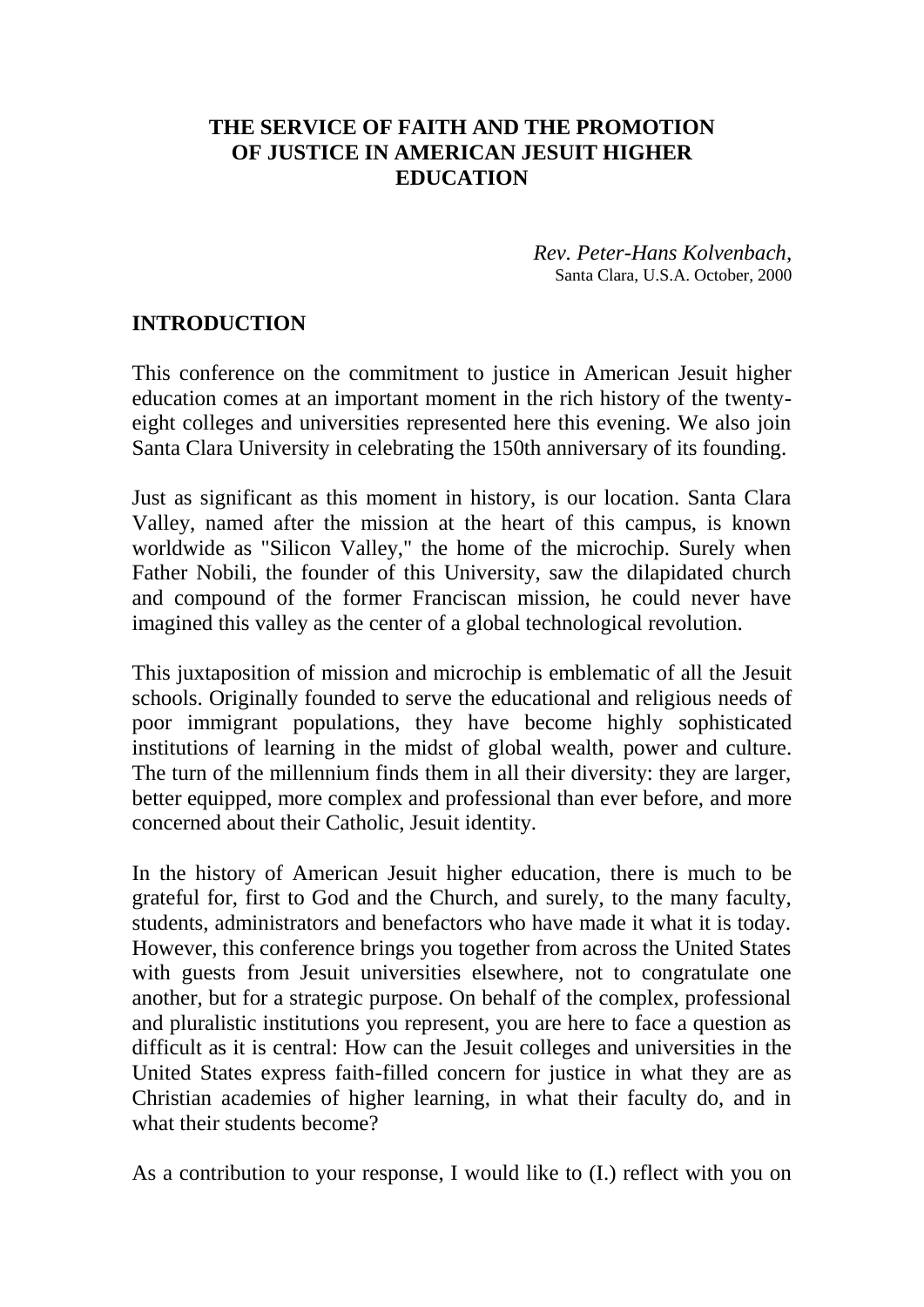what faith and justice has meant for Jesuits since 1975 and then (II.) consider some concrete circumstances of today, (III.) to suggest what justice rooted in faith could mean in American Jesuit higher education and (IV.) conclude with an agenda for the first decade of the years 2000.

## **I.THE JESUIT COMMITMENT TO FAITH AND JUSTICE, NEW IN 1975**

I begin by recalling another anniversary, which this conference commemorates. Twenty- five years ago, ten years after the closing of the Second Vatican Council, Jesuit delegates from around the world gathered at the 32nd General Congregation (GC), to consider how the Society of Jesus was responding to the deep transformation of all Church life that was called for and launched by Vatican II.

After much prayer and deliberation, the Congregation slowly realized that the entire Society of Jesus in all its many works was being invited by the Spirit of God to set out on a new direction. The overriding purpose of the Society of Jesus, namely "the service of faith," must also include "the promotion of justice." This new direction was not confined to those already working with the poor and marginalized in what was called "the social apostolate." Rather, this commitment was to be "a concern of our whole life and a dimension of all our apostolic endeavors."<sup>1</sup> So central to the mission of the entire Society was this union of faith and justice that it was to become the "integrating factor" of all the Society's works,<sup>2</sup> and in this light "great attention" was to be paid in evaluating every work, including educational institutions.<sup>3</sup>

I myself attended GC 32, representing the Province of the Near East where, for centuries, the apostolic activity of the Jesuits has concentrated on education in a famous university and some outstanding high schools. Of course some Jesuits worked in very poor villages, refugee camps or prisons, and some fought for the rights of workers, immigrants, and foreigners; but this was not always considered authentic, mainstream Jesuit work. In Beirut we were well aware that our medical school, staffed by very holy Jesuits, was producing, at least at that time, some of the most corrupt citizens in the city, but this was taken for granted. The social mood of the explosive Near East did not favor a struggle against sinful, unjust structures. The liberation of Palestine was the most important social

 $1$  GC32, D.4, n.47.

 $2$  GC32, D.2, n.9.

<sup>&</sup>lt;sup>3</sup> See GC32, D.2, n.9 and D.4, n.76.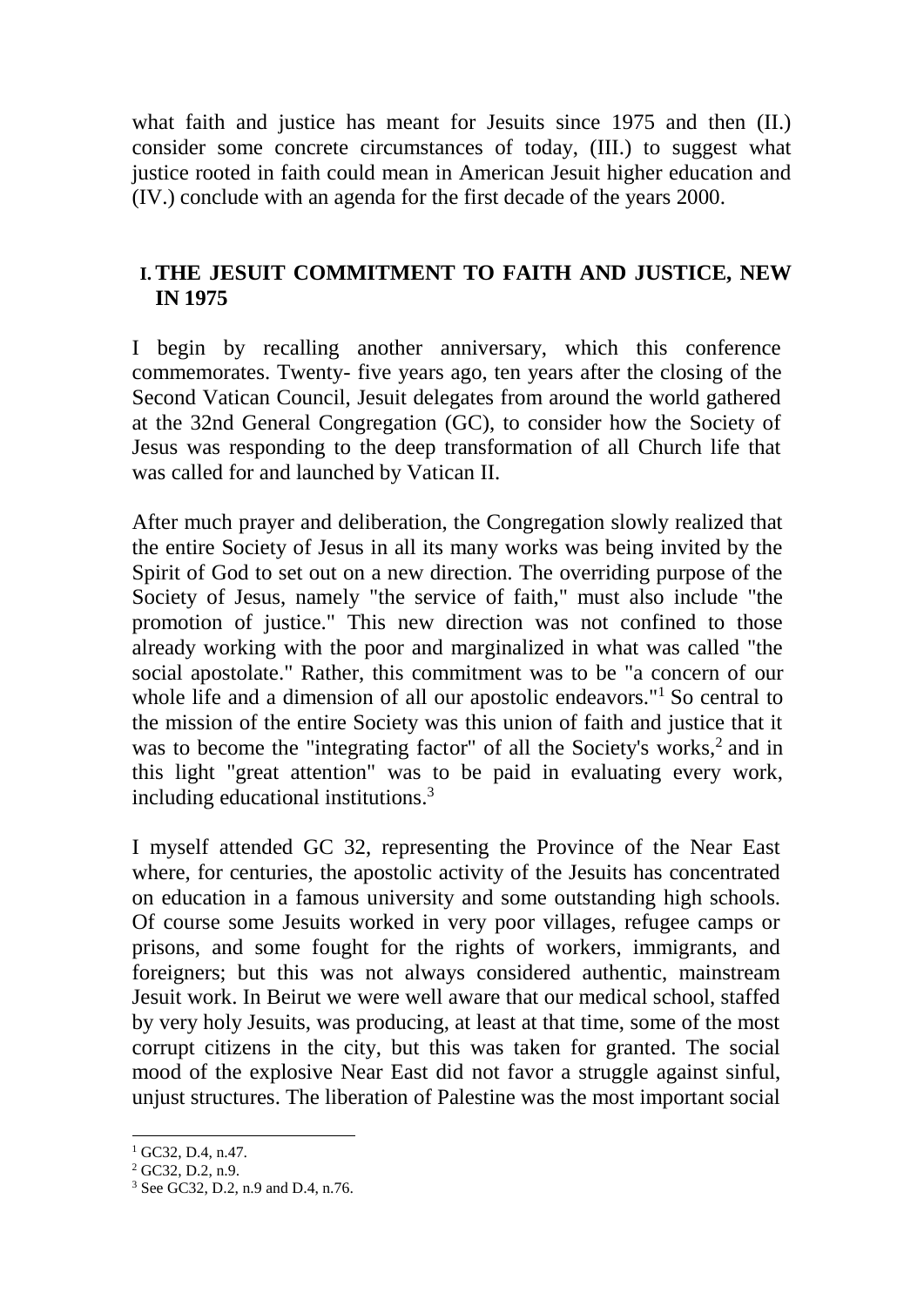issue. The Christian churches had committed themselves to many works of charity, but involvement in the promotion of justice would have tainted them by association with leftist movements and political turmoil.

The situation I describe in the Near East was not exceptional in the worldwide Society at that time. I was not the only delegate who was ignorant of matters pertaining to justice and injustice. The 1971 Synod of Bishops had prophetically declared, "Action on behalf of justice and participation in the transformation of the world fully appear to us as a constitutive dimension of the preaching of the gospel, or, in other words, of the church's mission for the redemption of the human race and its liberation from every oppressive situation,"<sup>4</sup> but few of us knew what this meant in our concrete circumstances.

Earlier, in 1966, Father Arrupe had pointed out to the Latin American Provincials how the socio-economic situation throughout the continent contradicted the Gospel, and "from this situation rises the moral obligation of the Society to rethink all its ministries and every form of its apostolates to see if they really offer a response to the urgent priorities which justice and social equity call for."<sup>5</sup> Many of us failed to see the relevance of his message to our situation. But please note that Father Arrupe did not ask for the suppression of the apostolate of education in favor of social activity. On the contrary, he affirmed that "even an apostolate like education - at all levels - which is so sincerely wanted by the Society and whose importance is clear to the entire world, in its concrete forms today must be the object of reflection in the light of the demands of the social problem."<sup>6</sup>

Perhaps the incomprehension or reluctance of some of us delegates was one reason why GC 32 finally took a radical stand. With a passion both inspiring and disconcerting, the General Congregation coined the formula, "the service of faith and the promotion of justice," and used it adroitly to push every Jesuit work and every individual Jesuit to make a choice, providing little leeway for the fainthearted. Many inside and outside the Society were outraged by the "promotion of justice." As Father Arrupe rightly perceived, his Jesuits were collectively entering upon a more severe way of the cross, which would surely entail misunderstandings and even opposition on the part of civil and ecclesiastical authorities, many good friends, and some of our own members. Today, twenty-five years later, this option has become integral to our Jesuit identity, to the

<sup>4</sup> 1971 Synod of Bishops, "Justice in the World."

<sup>5</sup> Pedro Arrupe, S.J., "On the Social Apostolate in Latin America," December 1966 (AR 14, 791).

<sup>6</sup> Ibid.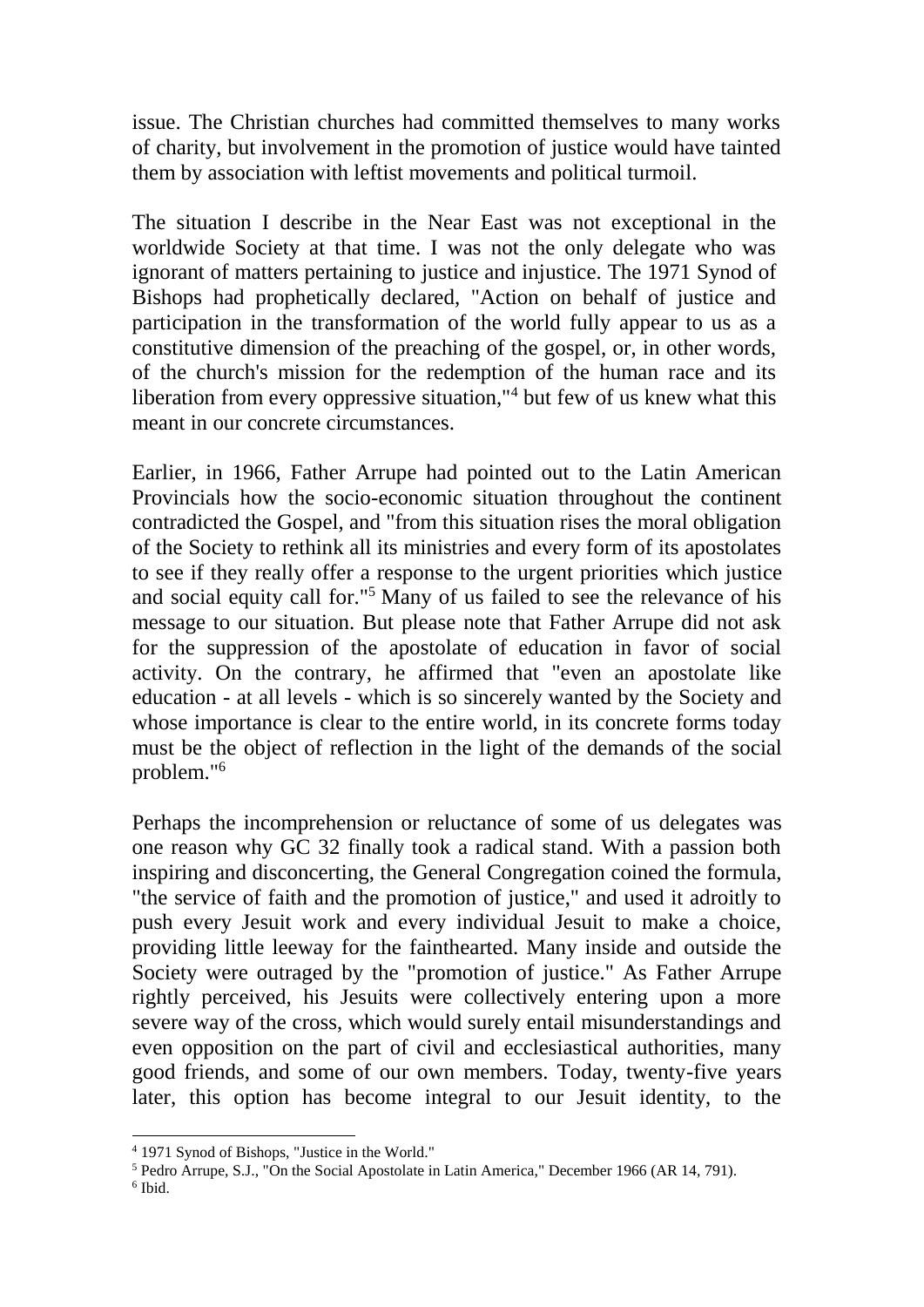awareness of our mission, and to our public image in both Church and society.<sup>7</sup>

The summary expression "the service of faith and the promotion of justice" has all the characteristics of a world-conquering slogan using a minimum of words to inspire a maximum of dynamic vision, but at the risk of ambiguity. Let us examine, first the service of faith, then the promotion of justice.

## **A. THE SERVICE OF FAITH**

From our origins in 1540 the Society has been officially and solemnly charged with "the defense and the propagation of the faith." In 1975, the Congregation reaffirmed that, for us Jesuits, the defense and propagation of the faith is a matter of to be or not to be, even if the words themselves can change. Faithful to the Vatican Council, the Congregation wanted our preaching and teaching not to proselytize, not to impose our religion on others, but rather to propose Jesus and his message of God's Kingdom in a spirit of love to everyone.

Just as the Vatican had abandoned the name "Propaganda Fidei", GC 32 passed from propagation to service of faith. In Decree 4, the Congregation did use the expression "the proclamation of faith," which I prefer.<sup>8</sup> In the context of centuries of Jesuit spirituality, however, "the service of faith" cannot mean anything other than to bring the counter- cultural gift of Christ to our world.<sup>9</sup> But why "the service of faith"? The Congregation itself answers this question by using the Greek expression "diakonia fidei." <sup>10</sup> It refers to Christ the suffering Servant carrying out his "diakonia" in total service of his Father by laying down his life for the salvation of all. Thus, for a Jesuit, "not just any response to the needs of the men and women of today will do. The initiative must come from the Lord laboring in events and people here and now. God invites us to follow Christ in his labors, on his terms and in his way." $11$ 

I do not think we delegates at the 32nd Congregation were aware of the theological and ethical dimensions of Christ's mission of service. Greater attention to the "diakonia fidei" may have prevented some of the misunderstandings provoked by the phrase "the promotion of justice."

<sup>&</sup>lt;sup>7</sup> Cf. Peter-Hans Kolvenbach, S.J., "On the Social Apostolate," January 2000, n.3.

<sup>&</sup>lt;sup>8</sup> "Since evangelization is proclamation of that faith which is made operative in love of others (see Galatians 5:6; Ephesians 4:15), the promotion of justice is indispensable to it" (GC32, D.4, n.28).

<sup>&</sup>lt;sup>9</sup> Cf. GC34, D.26, n.5.

<sup>10</sup> For example, GC32, D.11, n.13.

 $^{11}$  GC34, D. 26, n.8.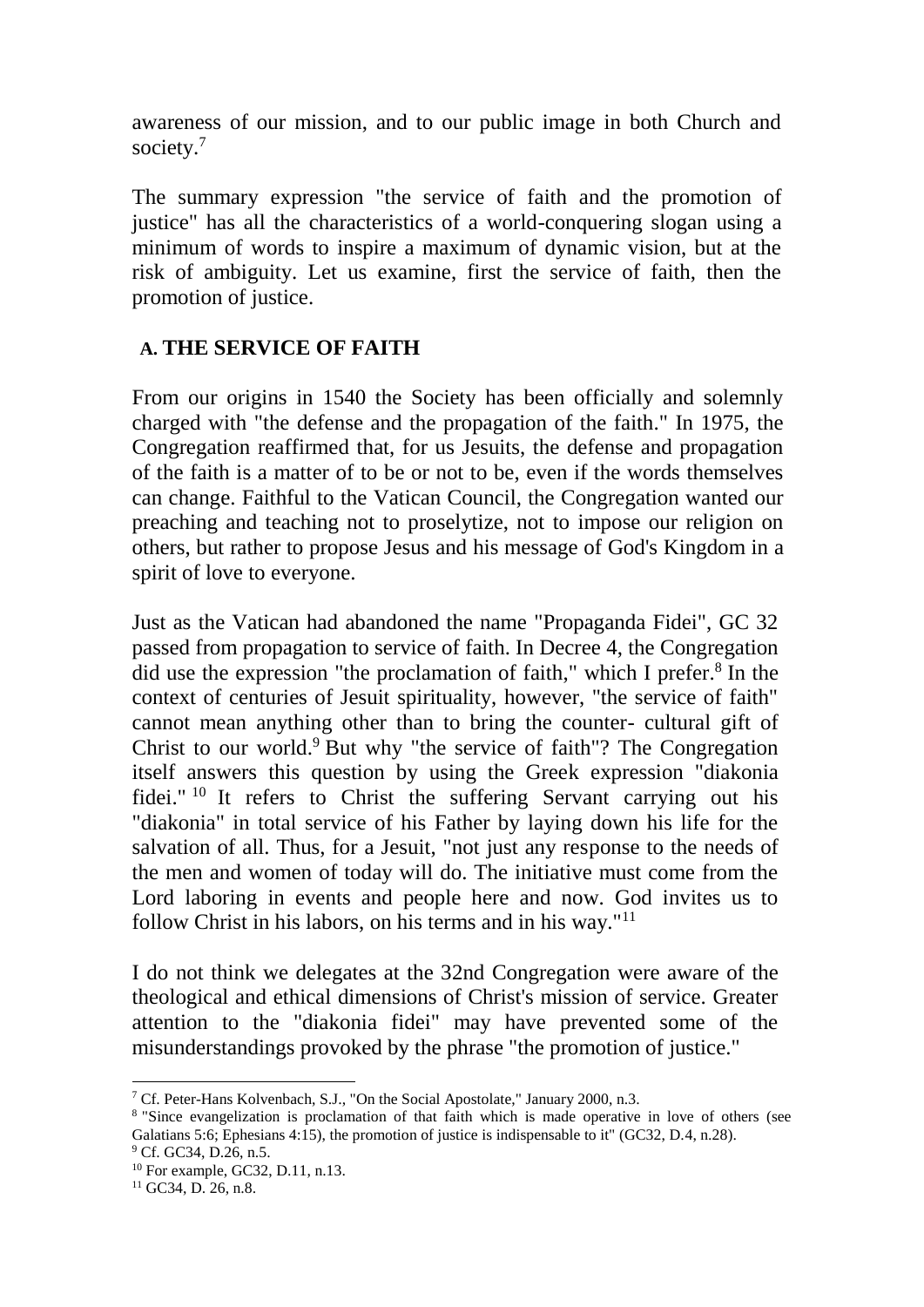## **B. THE PROMOTION OF JUSTICE**

This expression is difficult to translate in many languages. We delegates were familiar with sales promotions in a department store or the promotion of friends or enemies to a higher rank or position; we were not familiar with the promotion of justice. To be fair, let us remember that a general congregation is not a scientific academy equipped to distinguish and to define, to clarify and to classify. In the face of radically new apostolic needs, it chose to inspire, to teach and even to prophesy. In its desire to be more incisive in the promotion of justice, the Congregation avoided traditional words like charity, mercy, or love, unfashionable words in 1975. Neither philanthropy nor even development would do. The Congregation instead used the word "promotion" with its connotation of a well-planned strategy to make the world just.

Since Saint Ignatius wanted love to be expressed not only in words but also in deeds, the Congregation committed the Society to the promotion of justice as a concrete, radical but proportionate response to an unjustly suffering world. Fostering the virtue of justice in people was not enough. Only a substantive justice can bring about the kinds of structural and attitudinal changes that are needed to uproot those sinful oppressive injustices that are a scandal against humanity and God.

This sort of justice requires an action-oriented commitment to the poor with a courageous personal option. In some ears the relatively mild expression, "promotion of justice," echoed revolutionary, subversive and even violent language. For example, the American State Department recently accused some Colombian Jesuits of being Marxist-inspired founders of a guerilla organization. When challenged the U.S. government apologized for this mistake, which shows that some message did get through.

Just as in "diakonia fidei" the term faith is not specified, so in the "promotion of justice," the term justice also remains ambiguous. The 32nd Congregation would not have voted for Decree 4 if, on the one hand, socio-economic justice had been excluded or if, on the other hand, the justice of the Gospel had not been included. A stand in favor of social justice that was almost ideological, and simultaneously a strong option for "that justice of the Gospel which embodies God's love and saving mercy"<sup>12</sup> were both indispensable. Refusing to clarify the relationship

<sup>-</sup><sup>12</sup> GC33, D.1, n.32.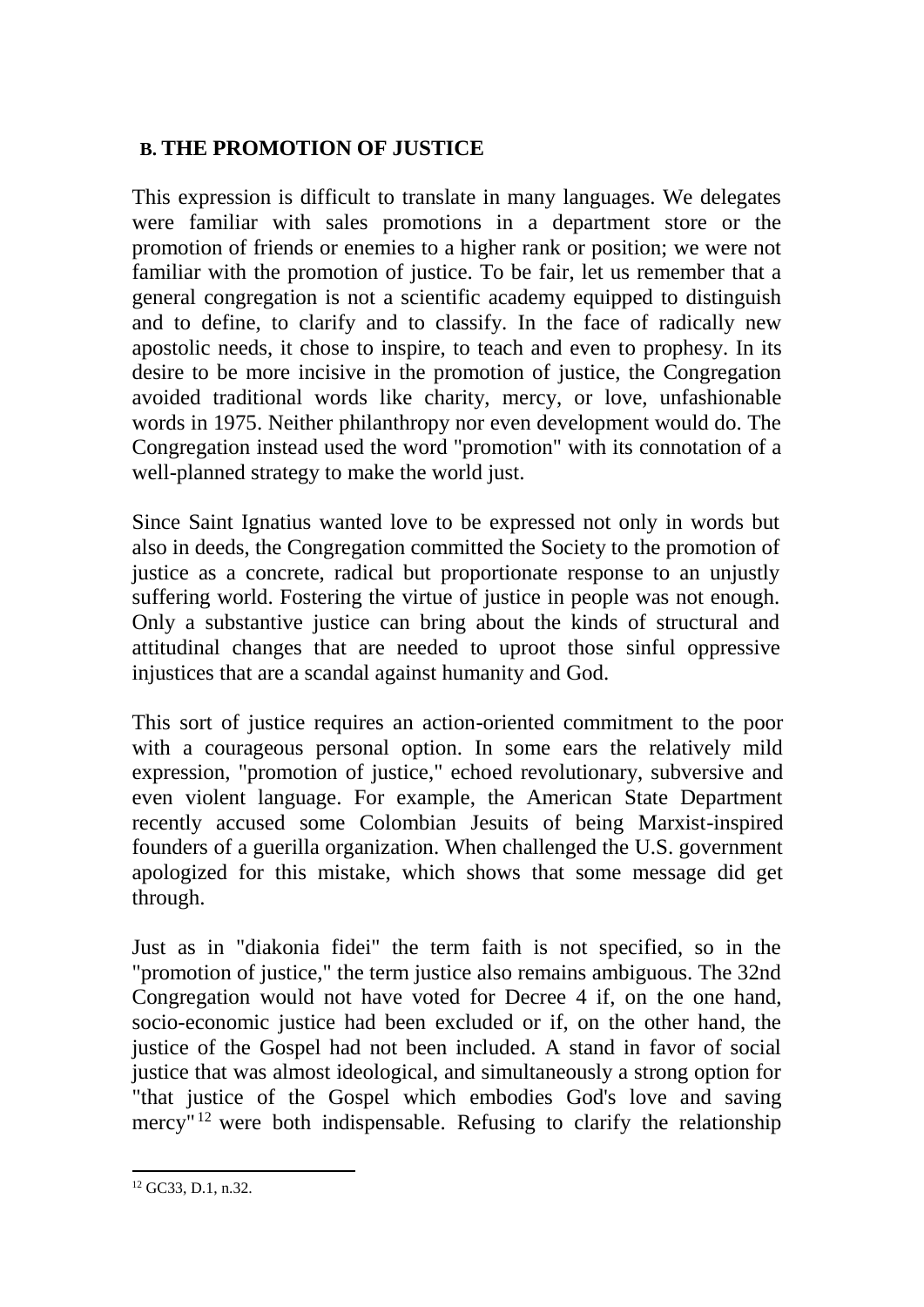between the two, GC 32 maintained its radicality by simply juxtaposing "diakonia fidei" and "promotion of justice."

In other decrees of the same Congregation, when the two dimensions of the one mission of the Society were placed together, some delegates sought to achieve a more integrated expression by proposing amendments such as the service of faith through or in the promotion of justice. Such expressions might better render the 1971 Synod's identification of "action on behalf of justice and participation in the transformation of the world [as] a constitutive dimension of the preaching of the gospel."<sup>13</sup> But one can understand the Congregation's fear that too neat or integrated an approach might weaken the prophetic appeal and water down the radical change in our mission.

In retrospect, this simple juxtaposition sometimes led to an "incomplete, slanted and unbalanced reading" of Decree  $4<sup>14</sup>$  unilaterally emphasizing "one aspect of this mission to the detriment of the other," $15$  treating faith and justice as alternative or even rival tracks of ministry. "Dogmatism or ideology sometimes led us to treat each other more as adversaries than as companions. The promotion of justice has sometimes been separated from its wellspring of faith."<sup>16</sup>

On the one side, the faith dimension was too often presumed and left implicit, as if our identity as Jesuits were enough. Some rushed headlong towards the promotion of justice without much analysis or reflection and with only occasional reference to the justice of the Gospel. They seemed to consign the service of faith to a dying past.

Those on the other side clung to a certain style of faith and Church. They gave the impression that God's grace had to do only with the next life, and that divine reconciliation entailed no practical obligation to set things right here on earth.

In this frank assessment I have used, not so much my own words but rather those of subsequent Congregations, so as to share with you the whole Society's remorse for whatever distortions or excesses occurred, and to demonstrate how, over the last twenty- five years, the Lord has patiently been teaching us to serve the faith that does justice in a more integral way.

-

<sup>13</sup> 1971 Synod of Bishops, "Justice in the World."

<sup>&</sup>lt;sup>14</sup> Pedro Arrupe, Rooted and Grounded in Love, 67 (AR XVIII, 500).

<sup>15</sup> GC33, D.1, n.33.

<sup>16</sup> GC34, D.3, n.2.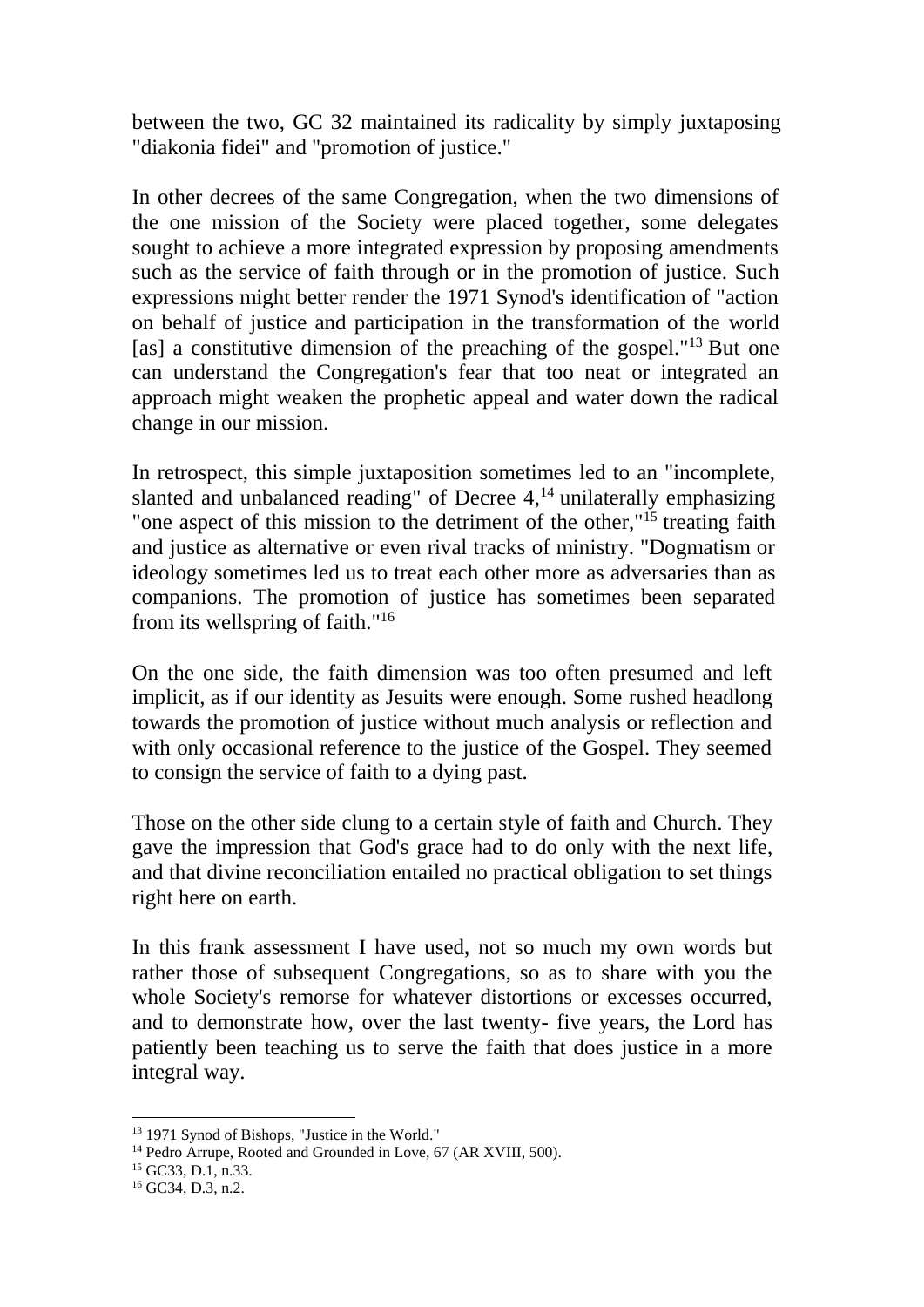### **C. THE MINISTRY OF EDUCATION**

In the midst of radical statements and unilateral interpretations associated with Decree 4, many raised doubts about our maintaining large educational institutions. They insinuated, if they did not insist, that direct social work among the poor and involvement with their movements should take priority. Today, however, the value of the educational apostolate is generally recognized, being the sector occupying the greatest Jesuit manpower and resources, but only on condition that it transform its goals, contents, and methods.

Even before GC 32, Father Arrupe had already fleshed out the meaning of "diakonia fidei" for educational ministries when he told the 1973 International Congress of Jesuit Alumni of Europe: "Today our prime educational objective must be to form men for others; men who will live not for themselves but for God and his Christ - for the God- man who lived and died for all the world; men who cannot even conceive of love of God which does not include love for the least of their neighbors; men completely convinced that love of God which does not issue in justice for men is a farce."<sup>17</sup> My predecessor's address was not well received by many alumni at the Valencia meeting, but the expression, "men and women for others," really helped the educational institutions of the Society to ask serious questions that led to their transformation.<sup>18</sup>

Father Ignacio Ellacuría, in his 1982 convocation address here at Santa Clara University, eloquently expressed his conviction in favor of the promotion of justice in the educational apostolate: "A Christian university must take into account the Gospel preference for the poor. This does not mean that only the poor study at the university; it does not mean that the university should abdicate its mission of academic excellence - excellence needed in order to solve complex social problems. It does mean that the university should be present intellectually where it is needed: to provide science for those who have no science; to provide skills for the unskilled; to be a voice for those who do not possess the academic qualifications to promote and legitimate their rights."<sup>19</sup>

In these two statements, we discover the same concern to go beyond a

<sup>&</sup>lt;sup>17</sup> Pedro Arrupe, S.J., Address to the European Jesuit Alumni Congress, Valencia, August 1973, in Hombres para los demás, Barcelona: Diafora, 1983, p. 159.

<sup>&</sup>lt;sup>18</sup> The Characteristics of Jesuit Education, Washington, D.C.: Jesuit Secondary Education Association, 1987.

<sup>&</sup>lt;sup>19</sup> Ignacio Ellacuría, S.J., "The Task of a Christian University," Convocation address at the University of Santa Clara, 12 June 1982; "Una universidad para el pueblo," Diakonía 6:23 (1982), 81-88.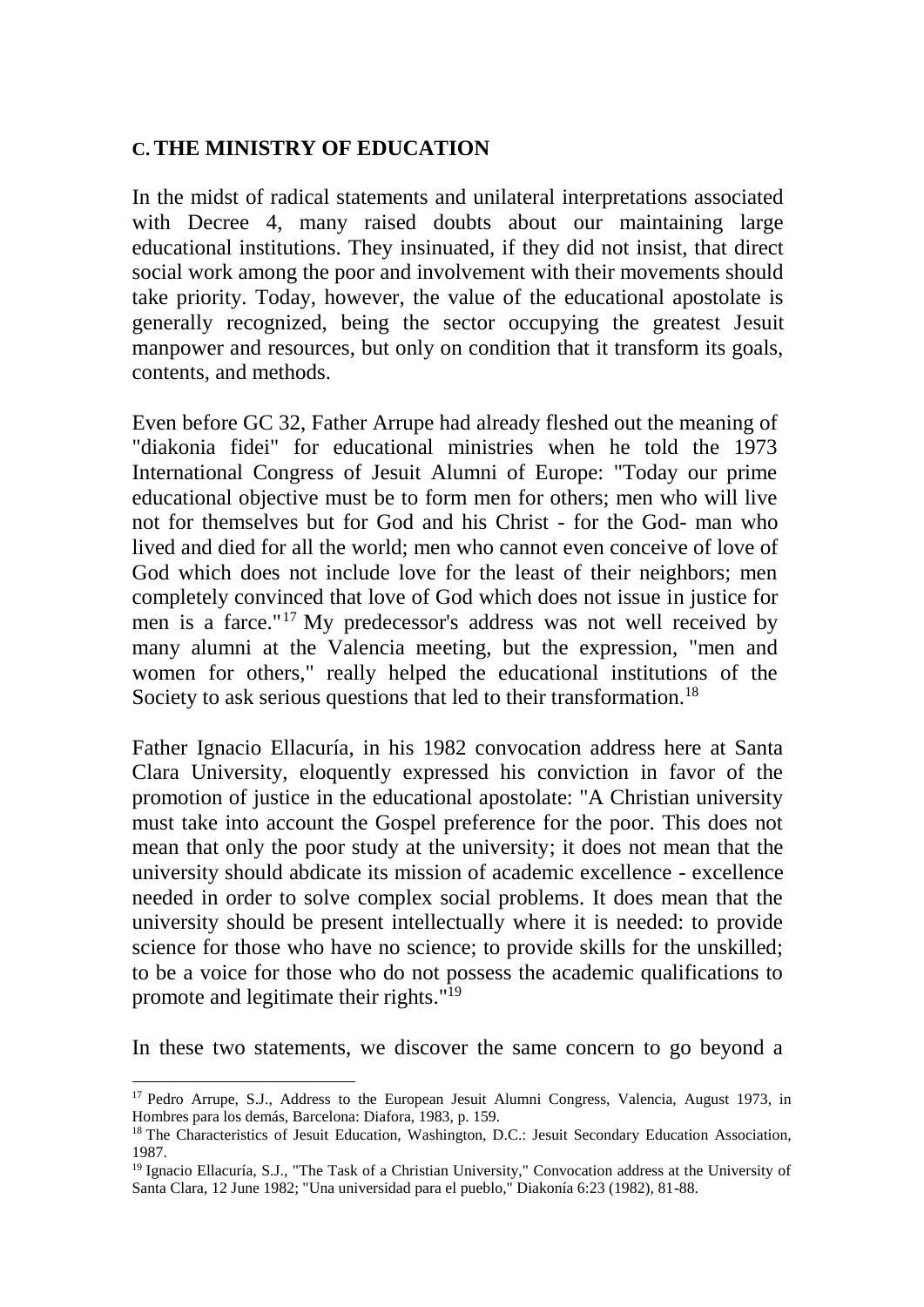disincarnate spiritualism or a secular social activism, so as to renew the educational apostolate in word and in action at the service of the Church in a world of unbelief and of injustice. We should be very grateful for all that has been achieved in this apostolate, both faithful to the characteristics of 400 years of Ignatian education and open to the changing signs of the times. Today, one or two generations after Decree 4, we face a world that has an even greater need for the faith that does justice.

# **II.A "COMPOSITION" OF OUR TIME AND PLACE**

The twenty-five year history we lived through and have briefly surveyed, brings us to the present. Ignatius of Loyola begins many meditations in his Spiritual Exercises with "a composition of place," an exercise of the imagination to situate prayerful contemplation in concrete human circumstances. Since this world is the arena of God's presence and activity, Ignatius believes that we can find God if we approach the world with generous faith and a discerning spirit.

Meeting in Silicon Valley brings to mind, not only the intersection of the mission and the microchip, but also the dynamism and even dominance that are characteristics of the United States at this time. Enormous talent and unprecedented prosperity are concentrated in this country, which spawns 64 new millionaires every day. This is the headquarters of the new economy that reaches around the globe and is transforming the basic fabric of business, work, and communications. Thousands of immigrants arrive from everywhere: entrepreneurs from Europe, high-tech professionals from South Asia who staff the service industries as well as workers from Latin America and Southeast Asia who do the physical labor - thus, a remarkable ethnic, cultural and class diversity.

At the same time the United States struggles with new social divisions aggravated by "the digital divide" between those with access to the world of technology and those left out. This rift, with its causes in class, racial and economic differences, has its root cause in chronic discrepancies in the quality of education. Here in Silicon Valley, for example, some of the world's premier research universities flourish alongside struggling public schools where Afro-American and immigrant students drop out in droves. Nation-wide, one child in every six is condemned to ignorance and poverty.

This valley, this nation and the whole world look very different from the way they looked twenty-five years ago. With the collapse of Communism and the end of the Cold War, national and even international politics have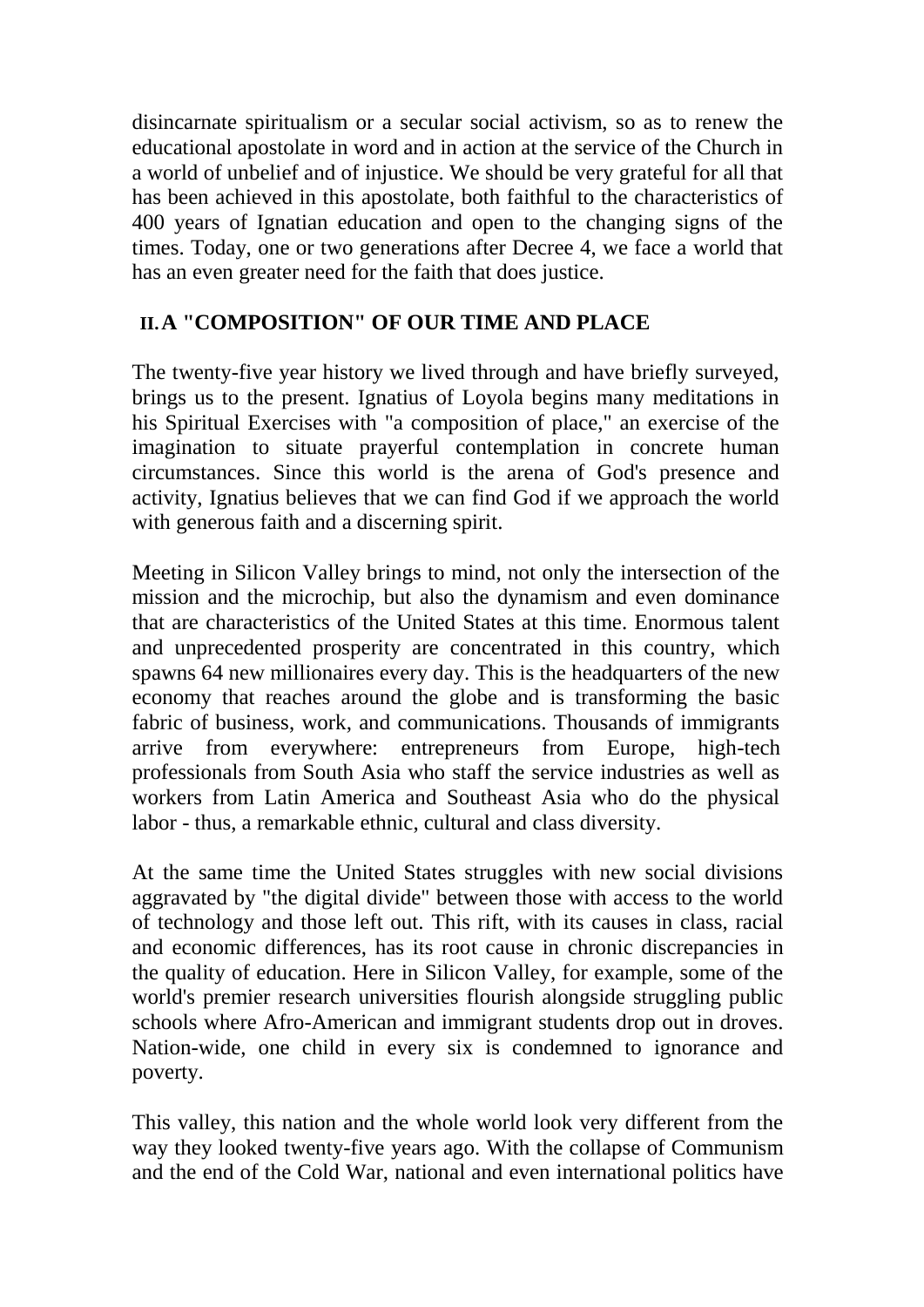been eclipsed by a resurgent capitalism that faces no ideological rival. The European Union slowly pulls the continent's age-old rivals together into a community but also a fortress. The former "Second World" struggles to repair the human and environmental damage left behind by so-called socialist regimes. Industries are re-locating to poorer nations, not to distribute wealth and opportunity, but to exploit the relative advantage of low wages and lax environmental regulations. Many countries become yet poorer, especially where corruption and exploitation prevail over civil society and where violent conflict keeps erupting.

This composition of our time and place embraces six billion people with their faces young and old, some being born and others dying, some white and many brown and yellow and black.<sup>20</sup> Each one a unique individual, they all aspire to live life, to use their talents, to support their families and care for their children and elders, to enjoy peace and security, and to make tomorrow better.

Thanks to science and technology, human society is able to solve problems such as feeding the hungry, sheltering the homeless, or developing more just conditions of life, but remains stubbornly unable to accomplish this. How can a booming economy, the most prosperous and global ever, still leave over half of humanity in poverty? GC 32 makes its own sober analysis and moral assessment: "We can no longer pretend that the inequalities and injustices of our world must be borne as part of the inevitable order of things. It is now quite apparent that they are the result of what man himself, man in his selfishness, has done ... Despite the opportunities offered by an ever more serviceable technology, we are simply not willing to pay the price of a more just and more humane society."<sup>21</sup>

Injustice is rooted in a spiritual problem, and its solution requires a spiritual conversion of each one's heart and a cultural conversion of our global society so that humankind, with all the powerful means at its disposal, might exercise the will to change the sinful structures afflicting our world. The yearly Human Development Report of the United Nations is a haunting challenge to look critically at basic conditions of life in the United States and the 175 other nations that share our one planet.<sup>22</sup>

Such is the world in all its complexity, with great global promises and countless tragic betrayals. Such is the world in which Jesuit institutions

<sup>&</sup>lt;sup>20</sup> See "Contemplation on the Incarnation," Ignatius of Loyola, Spiritual Exercises, nn.101-109.

<sup>21</sup> GC32, D.4, nn.27, 20

<sup>22</sup> United Nations Development Program, Human Development Report, 1990-present (annual).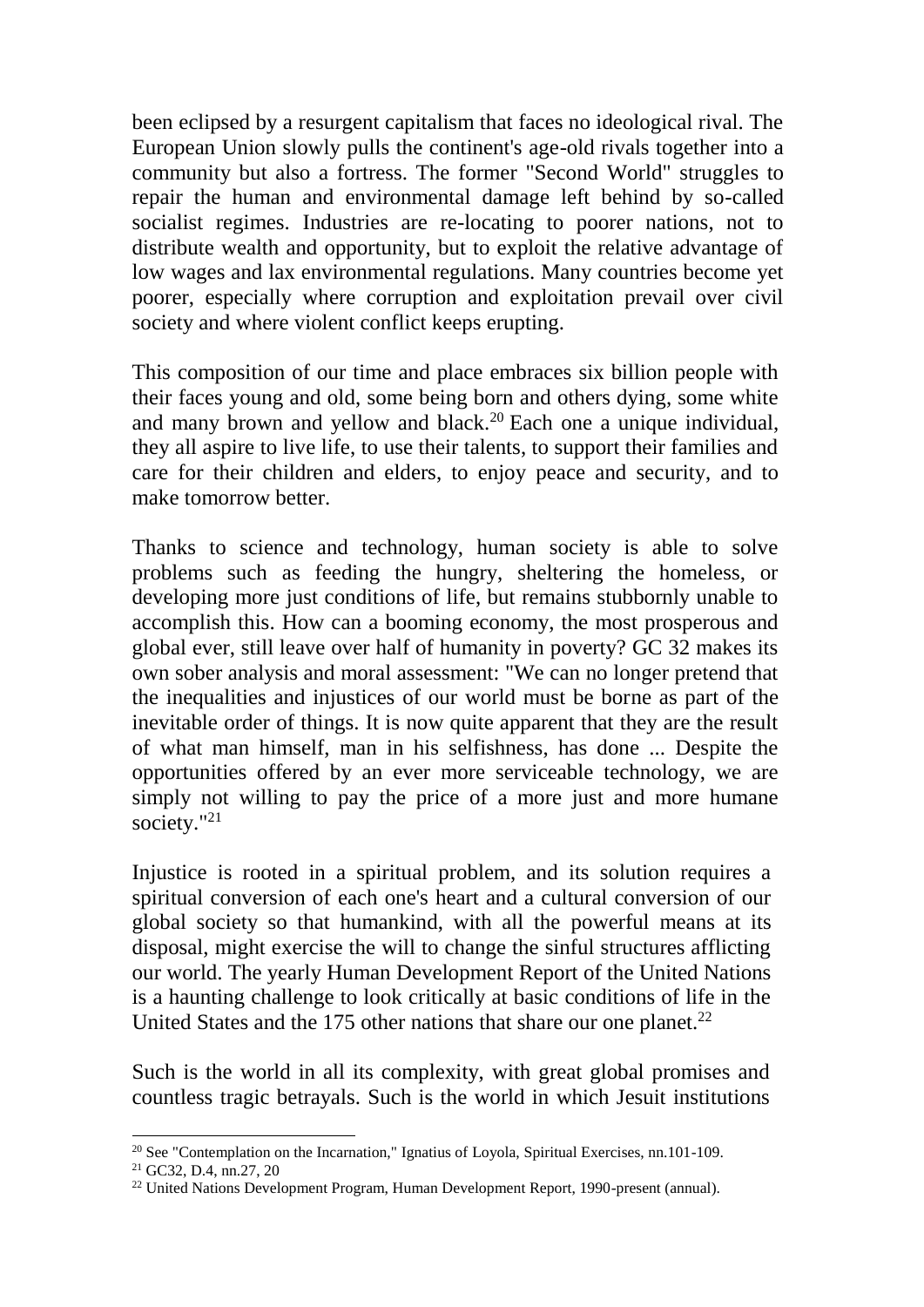of higher education are called to serve faith and promote justice.

## **III.AMERICAN JESUIT HIGHER EDUCATION FOR FAITH AND JUSTICE**

Within the complex time and place we are in, and in the light of the recent General Congregations, I want to spell out several ideal characteristics, as manifest in three complementary dimensions of Jesuit higher education: in who our students become, in what our faculty do, and in how our universities proceed. When I speak of ideals, some are easy to meet, others remain persistently challenging, but together they serve to orient our schools and, in the long run, to identify them. At the same time, the U.S. Provincials have recently established an important Higher Education Committee to propose criteria on the staffing, leadership and Jesuit sponsorship of our colleges and universities.<sup>23</sup> May these criteria help to implement the ideal characteristics we now meditate on together.

# **A. FORMATION AND LEARNING**

-

Today's predominant ideology reduces the human world to a global jungle whose primordial law is the survival of the fittest. Students who subscribe to this view want to be equipped with well-honed professional and technical skills in order to compete in the market and secure one of the relatively scarce fulfilling and lucrative jobs available. This is the success which many students (and parents!) expect.

All American universities, ours included, are under tremendous pressure to opt entirely for success in this sense. But what our students want - and deserve - includes but transcends this "worldly success" based on marketable skills. The real measure of our Jesuit universities lies in who our students become.

For four hundred and fifty years, Jesuit education has sought to educate "the whole person" intellectually and professionally, psychologically, morally and spiritually. But in the emerging global reality, with its great possibilities and deep contradictions, the whole person is different from the whole person of the Counter-Reformation, the Industrial Revolution, or the 20th Century. Tomorrow's "whole person" cannot be whole without

<sup>&</sup>lt;sup>23</sup> In February 2000, the Jesuit Conference established a five-man Committee on Higher Education to prepare recommendations regarding 1) sponsorship by the Society of U.S. Jesuit colleges and universities; 2) assignment of personnel to these institutions; 3) selection of Presidents (particularly non-Jesuit Presidents) for these institutions.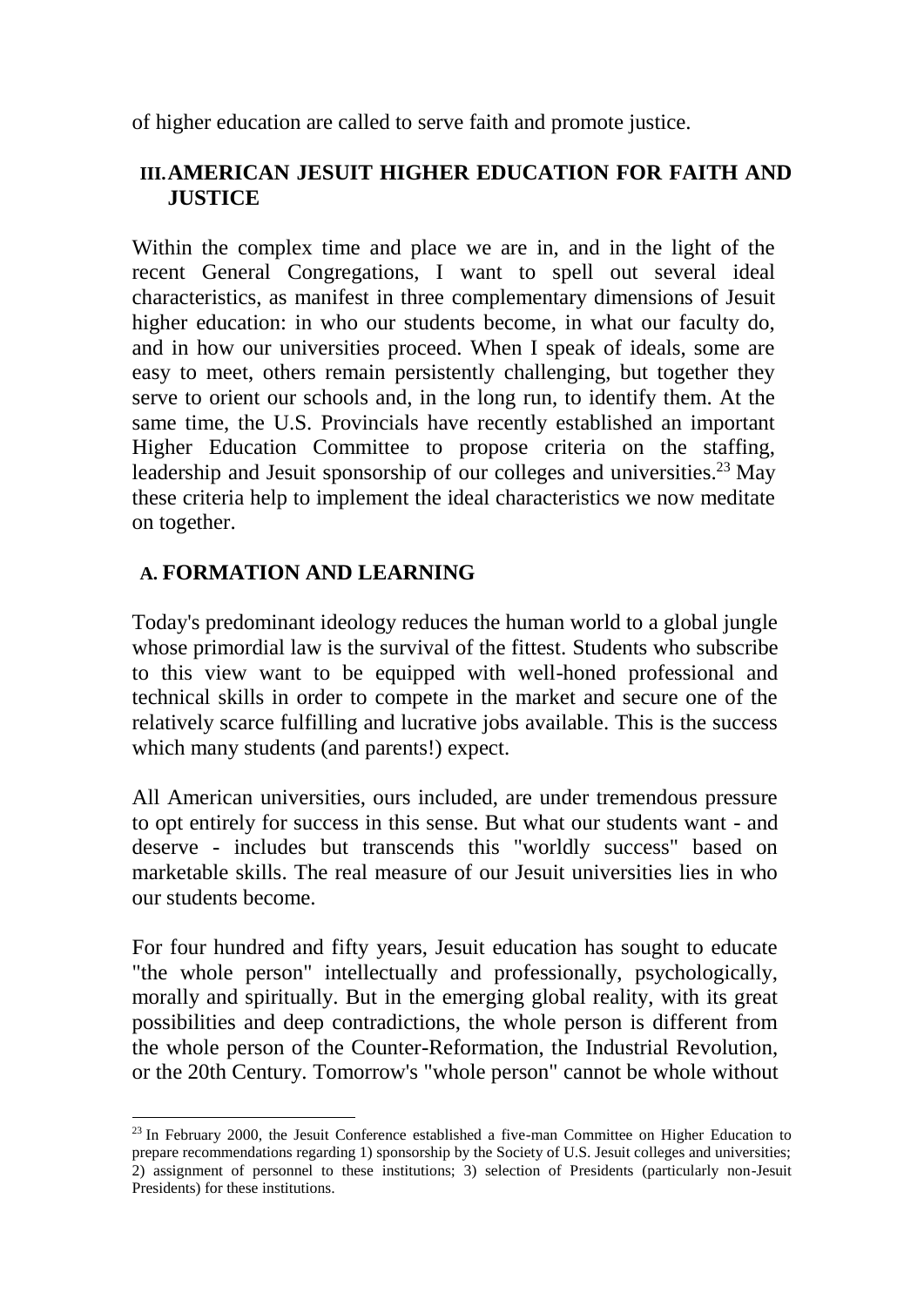an educated awareness of society and culture with which to contribute socially, generously, in the real world. Tomorrow's whole person must have, in brief, a well-educated solidarity.

We must therefore raise our Jesuit educational standard to "educate the whole person of solidarity for the real world." Solidarity is learned through "contact" rather than through "concepts," as the Holy Father said recently at an Italian university conference.<sup>24</sup> When the heart is touched by direct experience, the mind may be challenged to change. Personal involvement with innocent suffering, with the injustice others suffer, is the catalyst for solidarity which then gives rise to intellectual inquiry and moral reflection.

Students, in the course of their formation, must let the gritty reality of this world into their lives, so they can learn to feel it, think about it critically, respond to its suffering and engage it constructively. They should learn to perceive, think, judge, choose and act for the rights of others, especially the disadvantaged and the oppressed. Campus ministry does much to foment such intelligent, responsible and active compassion, compassion that deserves the name solidarity.

Our universities also boast a splendid variety of in-service programs, outreach programs, insertion programs, off-campus contacts and handson courses. These should not be too optional or peripheral, but at the core of every Jesuit university's program of studies.

Our students are involved in every sort of social action - tutoring dropouts, demonstrating in Seattle, serving in soup kitchens, promoting prolife, protesting against the School of the Americas - and we are proud of them for it. But the measure of Jesuit universities is not what our students do but who they become and the adult Christian responsibility they will exercise in future towards their neighbor and their world. For now, the activities they engage in, even with much good effect, are for their formation. This does not make the university a training camp for social activists. Rather, the students need close involvement with the poor and the marginal now, in order to learn about reality and become adults of solidarity in the future.

## **B. RESEARCH AND TEACHING**

If the measure and purpose of our universities lies in what the students

<sup>-</sup><sup>24</sup> John Paul II, Address to Catholic University of the Sacred Heart, Milan, 5 May 2000,n.9.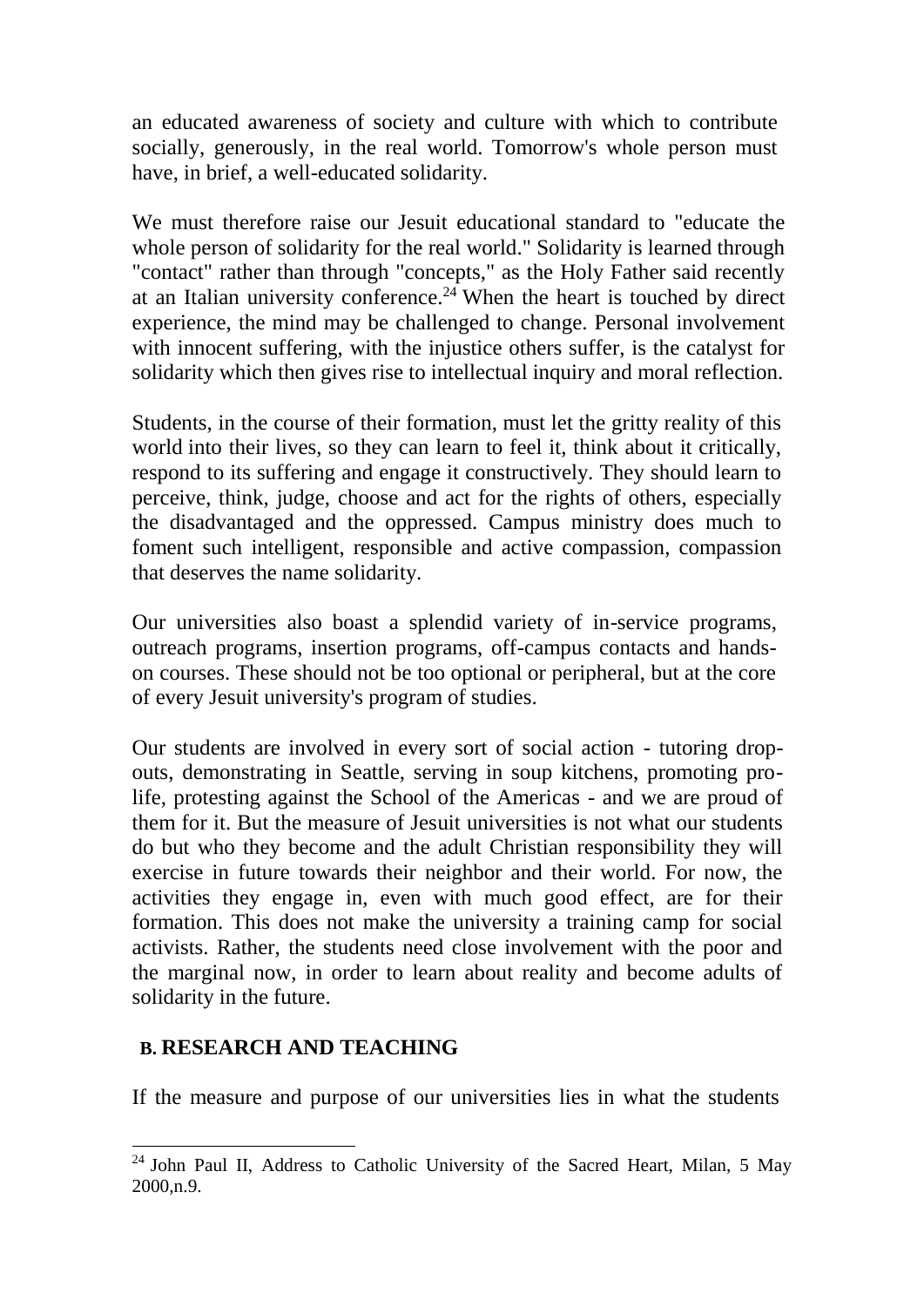become, then the faculty are at the heart of our universities. Their mission is tirelessly to seek the truth and to form each student into a whole person of solidarity who will take responsibility for the real world. What do they need in order to fulfil this essential vocation?

The faculty's "research, which must be rationally rigorous, firmly rooted in faith and open to dialogue with all people of good will,"<sup>25</sup> not only obeys the canons of each discipline, but ultimately embraces human reality in order to help make the world a more fitting place for six billion of us to inhabit. I want to affirm that university knowledge is valuable for its own sake and at the same time is knowledge that must ask itself, "For whom? For what?"<sup>26</sup>

Usually we speak of professors in the plural, but what is at stake is more than the sum of so many individual commitments and efforts. It is a sustained interdisciplinary dialogue of research and reflection, a continuous pooling of expertise. The purpose is to assimilate experiences and insights according to their different disciplines in "a vision of knowledge which, well aware of its limitations, is not satisfied with fragments but tries to integrate them into a true and wise synthesis" $27$ about the real world. Unfortunately, many faculty still feel academically, humanly and I would say spiritually unprepared for such an exchange.

In some disciplines such as the life sciences, the social sciences, law, business, or medicine, the connections with "our time and place" may seem more obvious. These professors apply their disciplinary specialties to issues of justice and injustice in their research and teaching about health care, legal aid, public policy, and international relations. But every field or branch of knowledge has values to defend, with repercussions on the ethical level. Every discipline, beyond its necessary specialization, must engage with human society, human life, and the environment in appropriate ways, cultivating moral concern about how people ought to live together.

All professors, in spite of the cliché of the ivory tower, are in contact with the world. But no point of view is ever neutral or value-free. By preference, by option, our Jesuit point of view is that of the poor. So our professors' commitment to faith and justice entails a most significant shift in viewpoint and choice of values. Adopting the point of view of those who suffer injustice, our professors seek the truth and share their search

 $25$  Ibid. n.7.

<sup>26</sup> Cf. GC34, D.17, n.6.

<sup>27</sup> John Paul II, op.cit., n.5.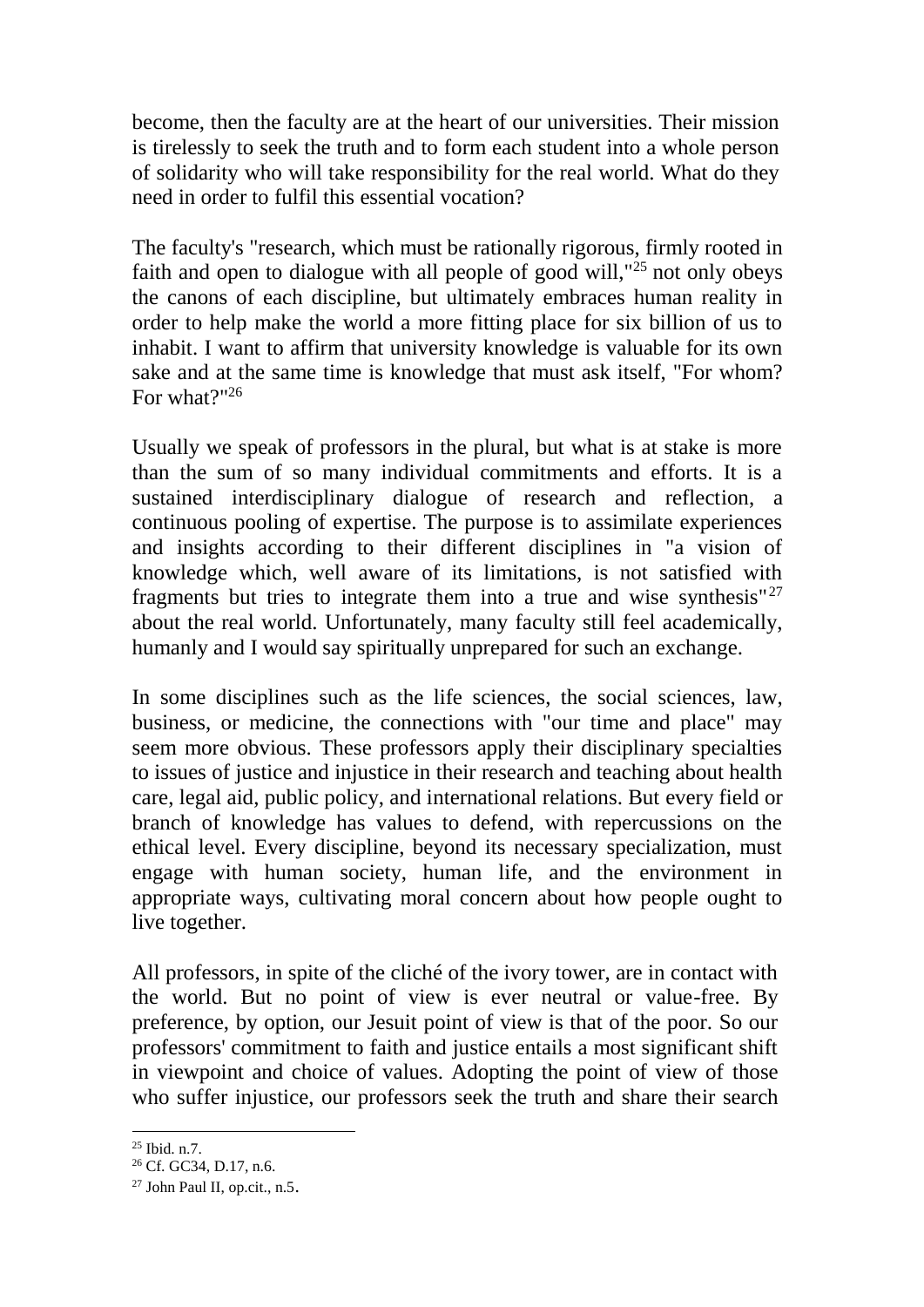and its results with our students. A legitimate question, even if it does not sound academic, is for each professor to ask, "When researching and teaching, where and with whom is my heart?" To expect our professors to make such an explicit option and speak about it is obviously not easy; it entails risks. But I do believe that this is what Jesuit educators have publicly stated, in Church and in society, to be our defining commitment.

To make sure that the real concerns of the poor find their place in research, faculty members need an organic collaboration with those in the Church and in society who work among and for the poor and actively seek justice. They should be involved together in all aspects: presence among the poor, designing the research, gathering the data, thinking through problems, planning and action, doing evaluation and theological reflection. In each Jesuit Province where our universities are found, the faculty's privileged working relationships should be with projects of the Jesuit social apostolate - on issues such as poverty and exclusion, housing, AIDS, ecology and Third World debt - and with the Jesuit Refugee Service helping refugees and forcibly displaced people.

Just as the students need the poor in order to learn, so the professors need partnerships with the social apostolate in order to research and teach and form. Such partnerships do not turn Jesuit universities into branch plants of social ministries or agencies of social change, as certain rhetoric of the past may have led some to fear, but are a verifiable pledge of the faculty's option and really help, as the colloquial expression goes, "to keep your feet to the fire!"

If the professors choose viewpoints incompatible with the justice of the Gospel and consider researching, teaching and learning to be separable from moral responsibility for their social repercussions, they are sending a message to their students. They are telling them that they can pursue their careers and self-interest without reference to anyone "other" than themselves.

By contrast, when faculty do take up inter-disciplinary dialogue and socially-engaged research in partnership with social ministries, they are exemplifying and modeling knowledge which is service, and the students learn by imitating them as "masters of life and of moral commitment,"<sup>28</sup> as the Holy Father said.

## **C. OUR WAY OF PROCEEDING**

<sup>-</sup><sup>28</sup> John Paul II, Address to the Faculty of Medicine, Catholic University of the Sacred Heart, 26 June 1984.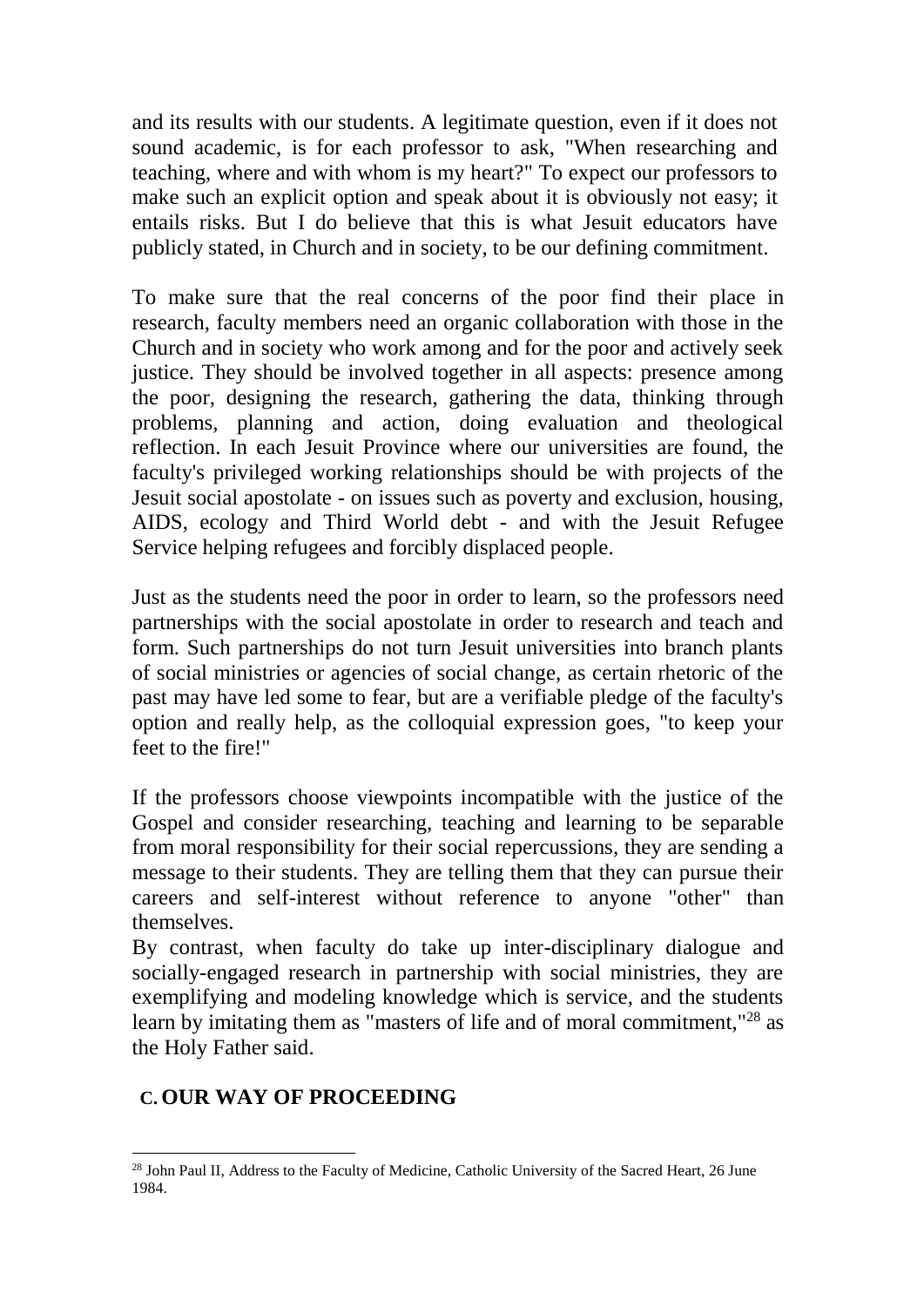If the measure of our universities is who the students become, and if the faculty are the heart of it all, then what is there left to say? It is perhaps the third topic, the character of our universities - how they proceed internally and how they impact on society - which is the most difficult.

We have already dwelt on the importance of formation and learning, of research and teaching. The social action that the students undertake, and the socially-relevant work that the professors do, are vitally important and necessary, but these do not add up to the full character of a Jesuit university; they neither exhaust its faith-justice commitment nor really fulfill its responsibilities to society.

What, then, constitutes this ideal character? and what contributes to the public's perception of it? In the case of a Jesuit university, this character must surely be the mission, which is defined by GC 32 and reaffirmed by GC 34: the diakonia fidei and the promotion of justice, as the characteristic Jesuit university way of proceeding and of serving socially.

In the words of GC 34, a Jesuit university must be faithful to both the noun "university" and to the adjective "Jesuit." To be a university requires dedication "to research, teaching and the various forms of service that correspond to its cultural mission." To be Jesuit "requires that the university act in harmony with the demands of the service of faith and promotion of justice found in Decree 4 of GC 32."<sup>29</sup>

The first way, historically, that our universities began living out their faith-justice commitment was through their admissions policies, affirmative action for minorities, and scholarships for disadvantaged students;<sup>30</sup> and these continue to be effective means. An even more telling expression of the Jesuit university's nature is found in policies concerning hiring and tenure. As a university it is necessary to respect the established academic, professional and labor norms, but as Jesuit it is essential to go beyond them and find ways of attracting, hiring and promoting those who actively share the mission.

I believe that we have made considerable and laudable Jesuit efforts to go deeper and further: we have brought our Ignatian spirituality, our reflective capacities, some of our international resources, to bear. Good results are evident, for example, in the Decree "Jesuits and University Life" of the last General Congregation and in this very Conference on "Commitment to Justice in Jesuit Higher Education"; and good results are

-

<sup>29</sup> GC34, D.17, nn.6,7.

<sup>&</sup>lt;sup>30</sup> "For the poor [the universities] serve as major channels for social advancement" (GC34, D.17, n.2).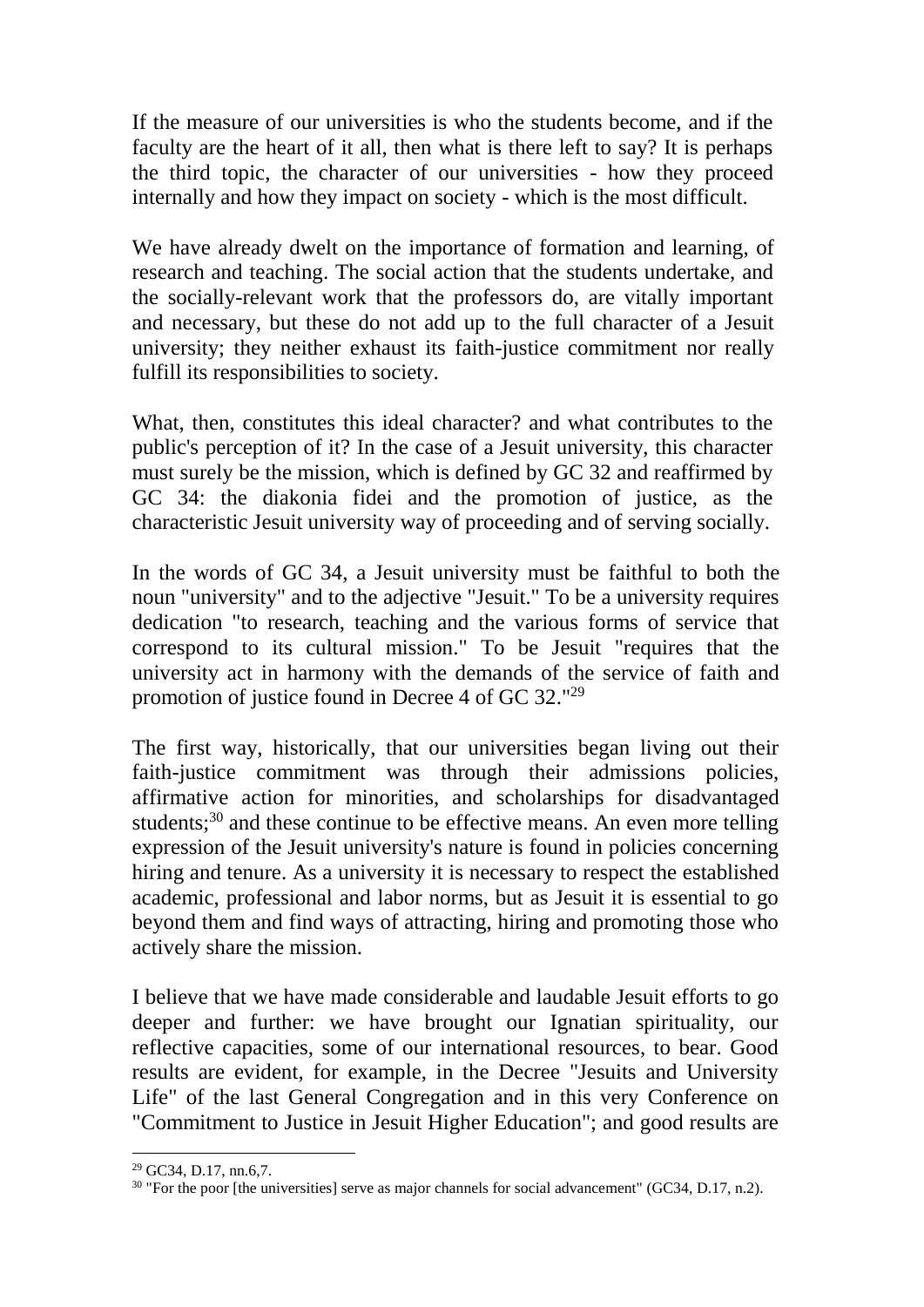hoped for from the Higher Education Committee working on Jesuit criteria.

Paraphrasing Ignacio Ellacuría, it is the nature of every University to be a social force, and it is the calling of a Jesuit university to take conscious responsibility for being such a force for faith and justice. Every Jesuit academy of higher learning is called to live in a social reality (as we saw in the "composition" of our time and place) and to live for that social reality, to shed university intelligence upon it and to use university influence to transform it. <sup>31</sup> Thus Jesuit universities have stronger and different reasons, than many other academic and research institutions, for addressing the actual world as it unjustly exists and for helping to reshape it in the light of the Gospel.

## **IV.IN CONCLUSION, AN AGENDA**

1

The twenty-fifth anniversary of GC 32 is a motive for great thanksgiving.

We give thanks for our Jesuit university awareness of the world in its entirety and in its ultimate depth, created yet abused, sinful yet redeemed, and we take up our Jesuit university responsibility for human society that is so scandalously unjust, so complex to understand, and so hard to change. With the help of others and especially the poor, we want to play our role as students, as teachers and researchers, and as Jesuit university in society.

As Jesuit higher education, we embrace new ways of learning and being formed in the pursuit of adult solidarity; new methods of researching and teaching in an academic community of dialogue; and a new university way of practicing faith-justice in society.

As we assume our Jesuit university characteristics in the new century, we do so with seriousness and hope. For this very mission has produced martyrs who prove that "an institution of higher learning and research can become an instrument of justice in the name of the Gospel."<sup>32</sup> But implementing Decree 4 is not something a Jesuit university accomplishes once and for all. It is rather an ideal to keep taking up and working at, a cluster of characteristics to keep exploring and

 $31$  "The University is a social reality and a social force, historically marked by what the society is like in which it lives, and destined as a social force to enlighten and transform that reality in which it lives and for which it should live" (Ellacuría, op.cit.).

<sup>&</sup>lt;sup>32</sup> Peter-Hans Kolvenbach, S.J., Address to the Congregation of Provincials (20) September 1990), AR 20 (1990), p. 452.